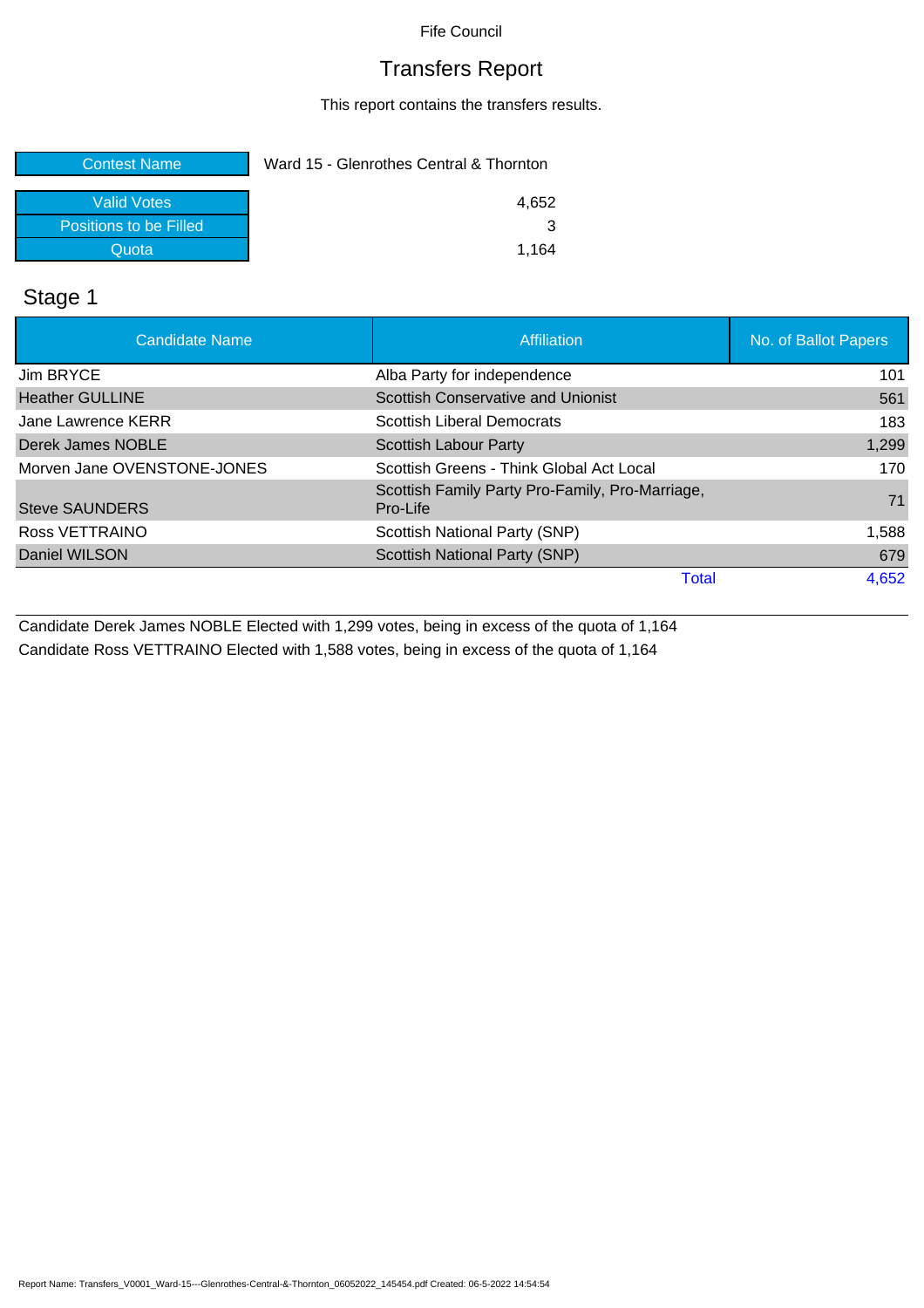# Transfers Report

This report contains the transfers results.

## Stage 2 - Surplus of Ross VETTRAINO 424.00000

| Action                                  | No. of Ballot<br><b>Papers</b> | <b>Transfer Value</b> | <b>Votes Transferred</b> |
|-----------------------------------------|--------------------------------|-----------------------|--------------------------|
| Transfer to Jim BRYCE                   | 18                             | 0.26700               | 4.80600                  |
| Transfer to Heather GULLINE             | 20                             | 0.26700               | 5.34000                  |
| Transfer to Jane Lawrence KERR          | 22                             | 0.26700               | 5.87400                  |
| Transfer to Morven Jane OVENSTONE-JONES | 38                             | 0.26700               | 10.14600                 |
| <b>Transfer to Steve SAUNDERS</b>       | 11                             | 0.26700               | 2.93700                  |
| <b>Transfer to Daniel WILSON</b>        | 1,375                          | 0.26700               | 367.12500                |
|                                         |                                |                       |                          |
| No further preference                   | 104                            | 0.26700               | 27.76800                 |
| Not transferred due to rounding         |                                |                       | 0.00400                  |
|                                         | Total                          |                       | 424,00000                |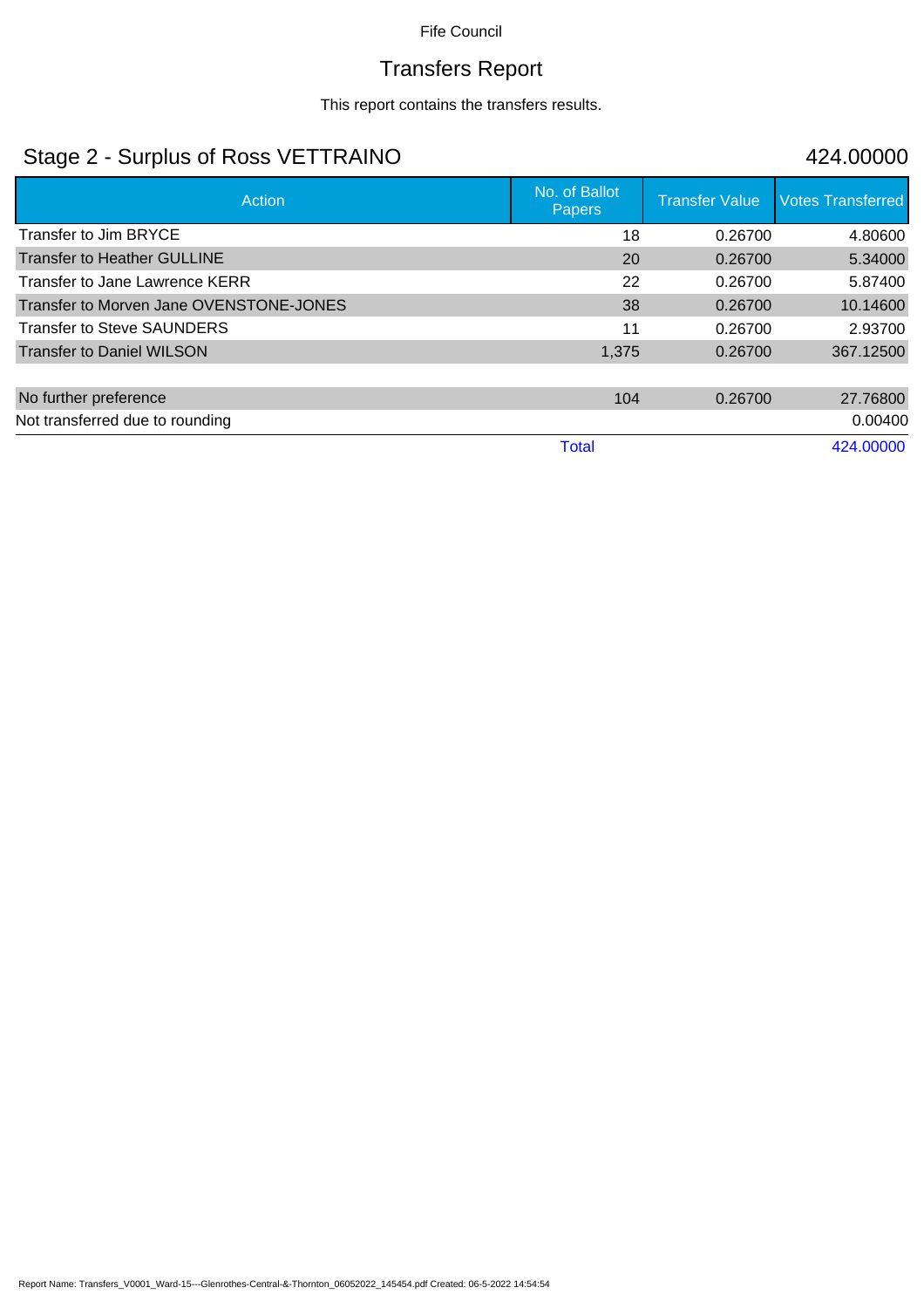# Transfers Report

This report contains the transfers results.

## Stage 3 - Surplus of Derek James NOBLE 135.00000

| <b>Action</b>                           | No. of Ballot<br><b>Papers</b> | <b>Transfer Value</b> | <b>Votes Transferred</b> |
|-----------------------------------------|--------------------------------|-----------------------|--------------------------|
| Transfer to Jim BRYCE                   | 31                             | 0.10392               | 3.22152                  |
| <b>Transfer to Heather GULLINE</b>      | 188                            | 0.10392               | 19.53696                 |
| Transfer to Jane Lawrence KERR          | 330                            | 0.10392               | 34.29360                 |
| Transfer to Morven Jane OVENSTONE-JONES | 109                            | 0.10392               | 11.32728                 |
| <b>Transfer to Steve SAUNDERS</b>       | 60                             | 0.10392               | 6.23520                  |
| <b>Transfer to Daniel WILSON</b>        | 165                            | 0.10392               | 17.14680                 |
|                                         |                                |                       |                          |
| No further preference                   | 416                            | 0.10392               | 43.23072                 |
| Not transferred due to rounding         |                                |                       | 0.00792                  |
|                                         | <b>Total</b>                   |                       | 135.00000                |

Report Name: Transfers\_V0001\_Ward-15---Glenrothes-Central-&-Thornton\_06052022\_145454.pdf Created: 06-5-2022 14:54:54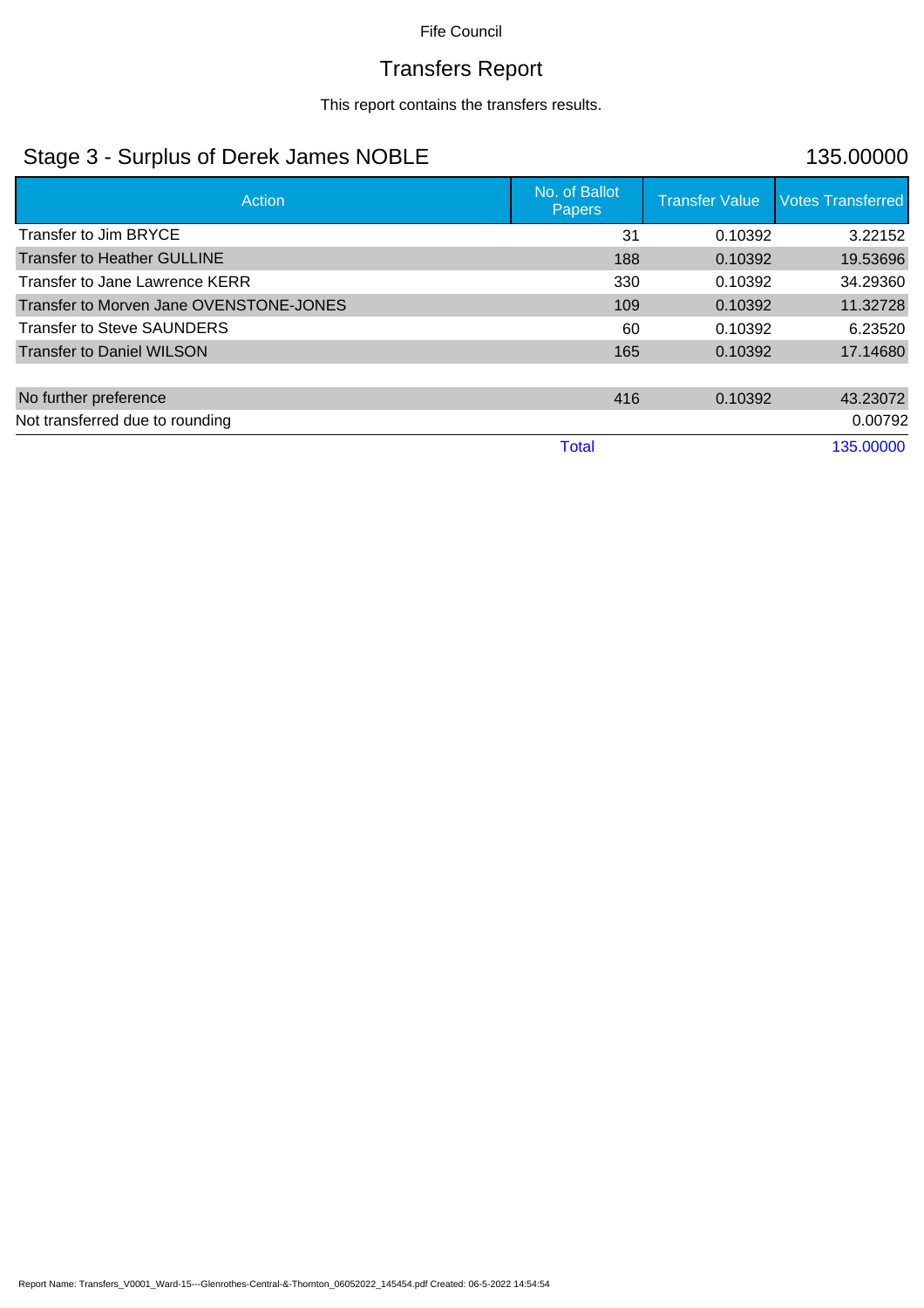# Transfers Report

This report contains the transfers results.

## Stage 4 - Exclusion of Steve SAUNDERS 80.17220

| <b>Action</b>                           | No. of Ballot<br><b>Papers</b> | <b>Transfer Value</b> | <b>Votes Transferred</b> |
|-----------------------------------------|--------------------------------|-----------------------|--------------------------|
| <b>Transfer to Jim BRYCE</b>            | 7                              | 1.00000               | 7.00000                  |
| <b>Transfer to Heather GULLINE</b>      | 21                             | 1.00000               | 21.00000                 |
| Transfer to Jane Lawrence KERR          | 7                              | 1.00000               | 7.00000                  |
| Transfer to Morven Jane OVENSTONE-JONES | 15                             | 1.00000               | 15.00000                 |
| <b>Transfer to Daniel WILSON</b>        | 4                              | 1.00000               | 4.00000                  |
| <b>Transfer to Heather GULLINE</b>      | 2                              | 0.26700               | 0.53400                  |
| Transfer to Jane Lawrence KERR          | 2                              | 0.26700               | 0.53400                  |
| Transfer to Morven Jane OVENSTONE-JONES | $\mathbf{1}$                   | 0.26700               | 0.26700                  |
| Transfer to Daniel WILSON               |                                | 0.26700               | 0.26700                  |
| <b>Transfer to Jim BRYCE</b>            | $\overline{4}$                 | 0.10392               | 0.41568                  |
| <b>Transfer to Heather GULLINE</b>      | 4                              | 0.10392               | 0.41568                  |
| <b>Transfer to Jane Lawrence KERR</b>   | 12                             | 0.10392               | 1.24704                  |
| Transfer to Morven Jane OVENSTONE-JONES | 10                             | 0.10392               | 1.03920                  |
| <b>Transfer to Daniel WILSON</b>        | 3                              | 0.10392               | 0.31176                  |
|                                         |                                |                       |                          |
| No further preference                   | 17                             | 1.00000               | 17.00000                 |
| No further preference                   | 5                              | 0.26700               | 1.33500                  |
| No further preference                   | 27                             | 0.10392               | 2.80584                  |
| Not transferred due to rounding         |                                |                       | 0.00000                  |
|                                         | <b>Total</b>                   |                       | 80.17220                 |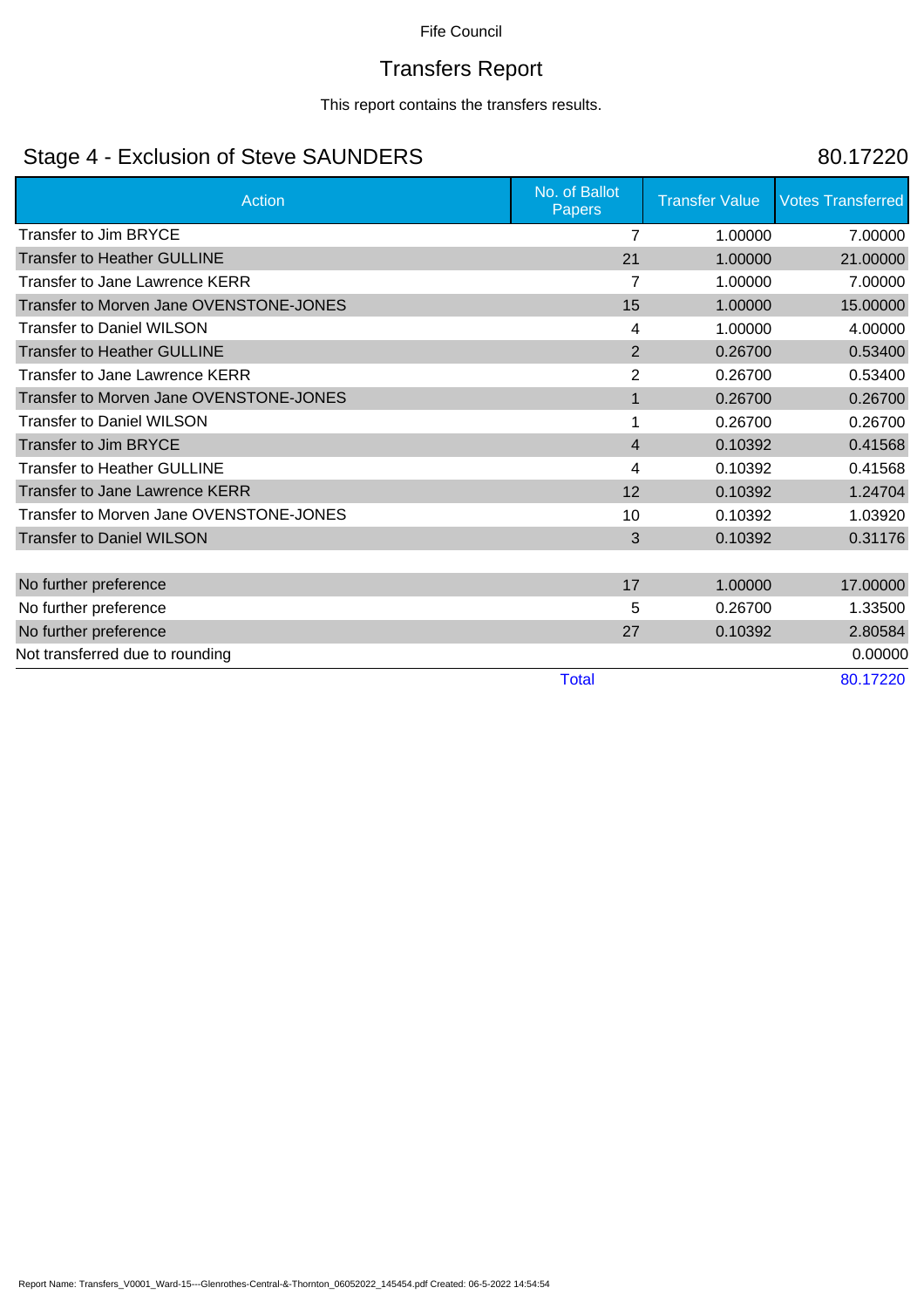# Transfers Report

This report contains the transfers results.

## Stage 5 - Exclusion of Jim BRYCE 116.44320

| Action                                  | No. of Ballot<br><b>Papers</b> | <b>Transfer Value</b> | <b>Votes Transferred</b> |
|-----------------------------------------|--------------------------------|-----------------------|--------------------------|
| Transfer to Heather GULLINE             | 12                             | 1.00000               | 12.00000                 |
| <b>Transfer to Jane Lawrence KERR</b>   | 14                             | 1.00000               | 14.00000                 |
| Transfer to Morven Jane OVENSTONE-JONES | 12                             | 1.00000               | 12.00000                 |
| <b>Transfer to Daniel WILSON</b>        | 44                             | 1.00000               | 44.00000                 |
| Transfer to Jane Lawrence KERR          |                                | 0.26700               | 0.26700                  |
| Transfer to Morven Jane OVENSTONE-JONES | 5                              | 0.26700               | 1.33500                  |
| <b>Transfer to Daniel WILSON</b>        | 8                              | 0.26700               | 2.13600                  |
| <b>Transfer to Heather GULLINE</b>      | 5                              | 0.10392               | 0.51960                  |
| Transfer to Jane Lawrence KERR          | 3                              | 0.10392               | 0.31176                  |
| Transfer to Morven Jane OVENSTONE-JONES | 8                              | 0.10392               | 0.83136                  |
| <b>Transfer to Daniel WILSON</b>        |                                | 0.10392               | 0.10392                  |
|                                         |                                |                       |                          |
| No further preference                   | 26                             | 1.00000               | 26.00000                 |
| No further preference                   | $\overline{4}$                 | 0.26700               | 1.06800                  |
| No further preference                   | 18                             | 0.10392               | 1.87056                  |
| Not transferred due to rounding         |                                |                       | 0.00000                  |
|                                         | <b>Total</b>                   |                       | 116.44320                |